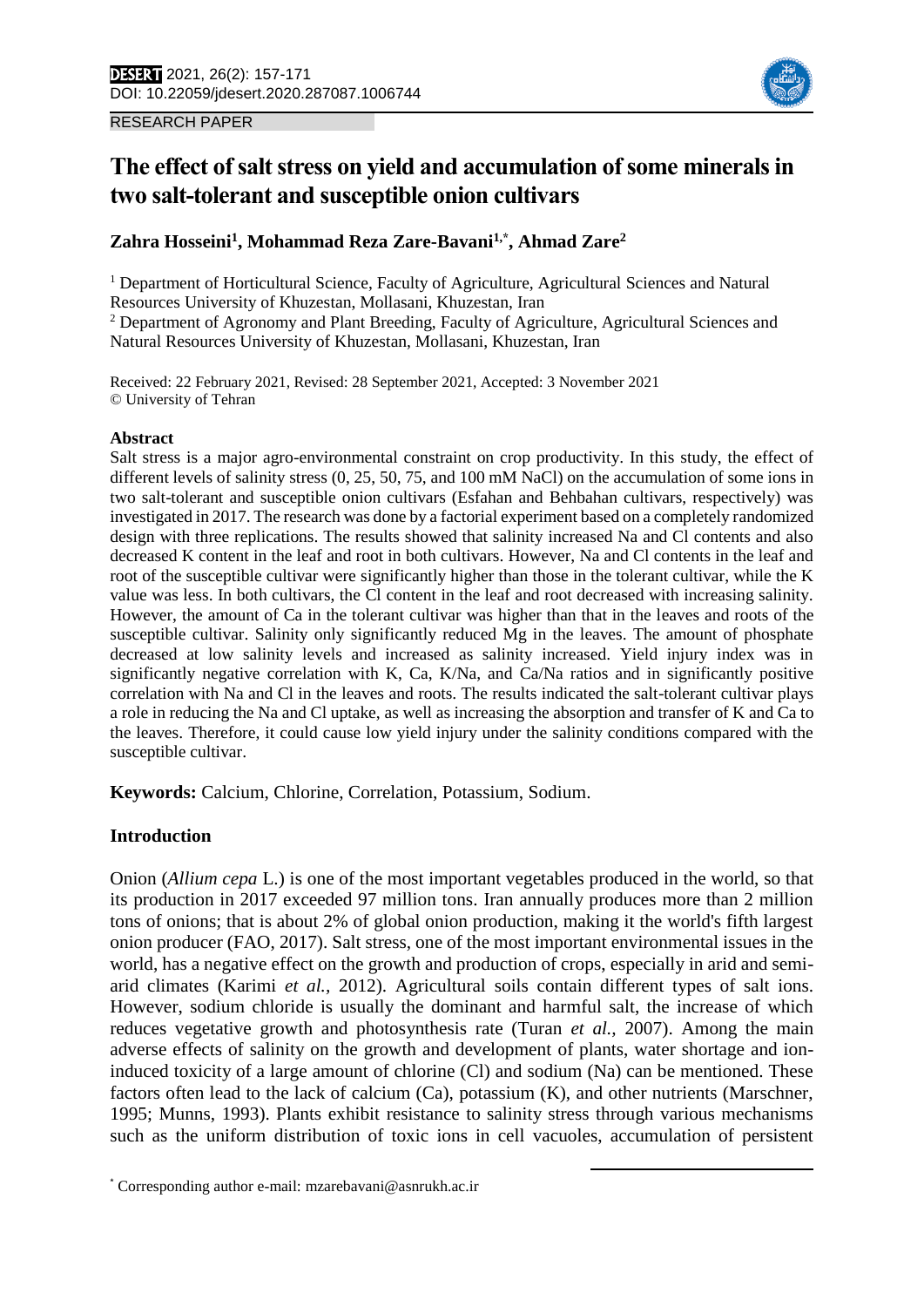osmosis in the cytoplasm, Cl and Na uptake decrease by the root, and non-transfer of Cl and Na to the stem (Karimi and Sadeghi-Seresht, 2018). The resistance degree of plants to salinity stress also varies between different species and even varieties of a single species (Loupassaki et al*.,* 2002; Karimi and Sadeghi-Seresht, 2018;). Salinity management through recovery or improving farming techniques is often very expensive and only short-term solutions are available for overcoming salinity problems in arid and semi-arid regions, in which there is severe shortage of irrigation water (Turan et al*.,* 2007).

 A permanent solution for minimizing the harmful effects of salinity is to use cultivars that can grow and have economic production under saline conditions (Fooland, 1996; Al-Ashkar et al*.,* 2019; Munns et al., 2006). In this regard, it is important to have a holistic understanding of the whole plant physiology against stress in order to select cultivars and improve salinity tolerance. When selection is made for quantitative characteristics, physiological indices can be more effective than agronomic indices or external evaluation (Ashraf and Harris, 2004). When plants are unable to control Na uptake to K uptake, Na accumulation in plant tissues exceeds the expected levels and causes cell damage. For minimizing the toxic effects of the salt in plant cells, plants should develop mechanisms in order to maintain low concentrations of Na in the cytosol by distributing Na into vacuoles. Several carrier proteins have been detected on the tonoplast membranes, which are responsible for dividing the efficiency of Na into the vacuole (Zhu, 2003). During recent years, several studies have shown that the absolute amounts of elements such as K, Ca, and Na in plants and the amount of equilibrium between the anions in plant organs play an important and determining role in terms of salinity tolerance differences (Ashraf and McNeilly, 2004; Aktas et al*.,* 2006; Akram and Ashraf, 2009). Several research centers have tried to improve salt tolerance in cultivars and plant varieties via the absorbance, transport, and accumulation of nutrients, especially Ca, Na, K, and Cl in plants. Concentration and ratio of these elements are used as screening parameters for tolerating salinity stress in the cultivars (Munns et al*.,* 2006; Colmer et al*.,* 2006).

 Most of the current studies on onion salt tolerance have been focused on its growth, yield, shoot and root, and Na and Cl toxicity. According to previous works, some onion cultivars have demonstrated more tolerance to salinity than others (Khodadadi, 2002; Hanci et al., 2016). Studies with different cultivars have found that when the concentration of Na and Cl in onion tissues increase with increasing salinity, the change in the content of nutrient elements varies among different cultivars (Khodadadi and Omid Beigi, 2004; Hanci et al*.,* 2016). Identification of salt-tolerant cultivars is of great importance in onion breeding and production. Investigating the effects of salinity on the amount of nutrient elements in the onion is essential for understanding the effects of salt stress on plant growth and yield as well as identifying the important tolerance mechanisms in the onion. This study is aimed to investigate the relationship between yield injury (YI) and some important nutrients in two onion cultivars with different levels of salinity tolerance.

#### **Materials and Methods**

#### *Plant materials*

To investigate the effect of salt stress on the accumulation of some ions in two onion cultivars, a factorial experiment using a completely randomized design with three replications was conducted in Research Greenhouse Complex, Agricultural Sciences and Natural Resources University of Khuzestan, in 2017. The first factor consisted of two onion cultivars (Esfahan [salt-tolerant] and Behbahan [salt-susceptible]) and the second factor was five salinity levels (0, 25, 50, 75, and 100 mM NaCl). First, the seeds were planted in transplant trays (perlite substrate). After the germination and appearance of seedling, those with similar size and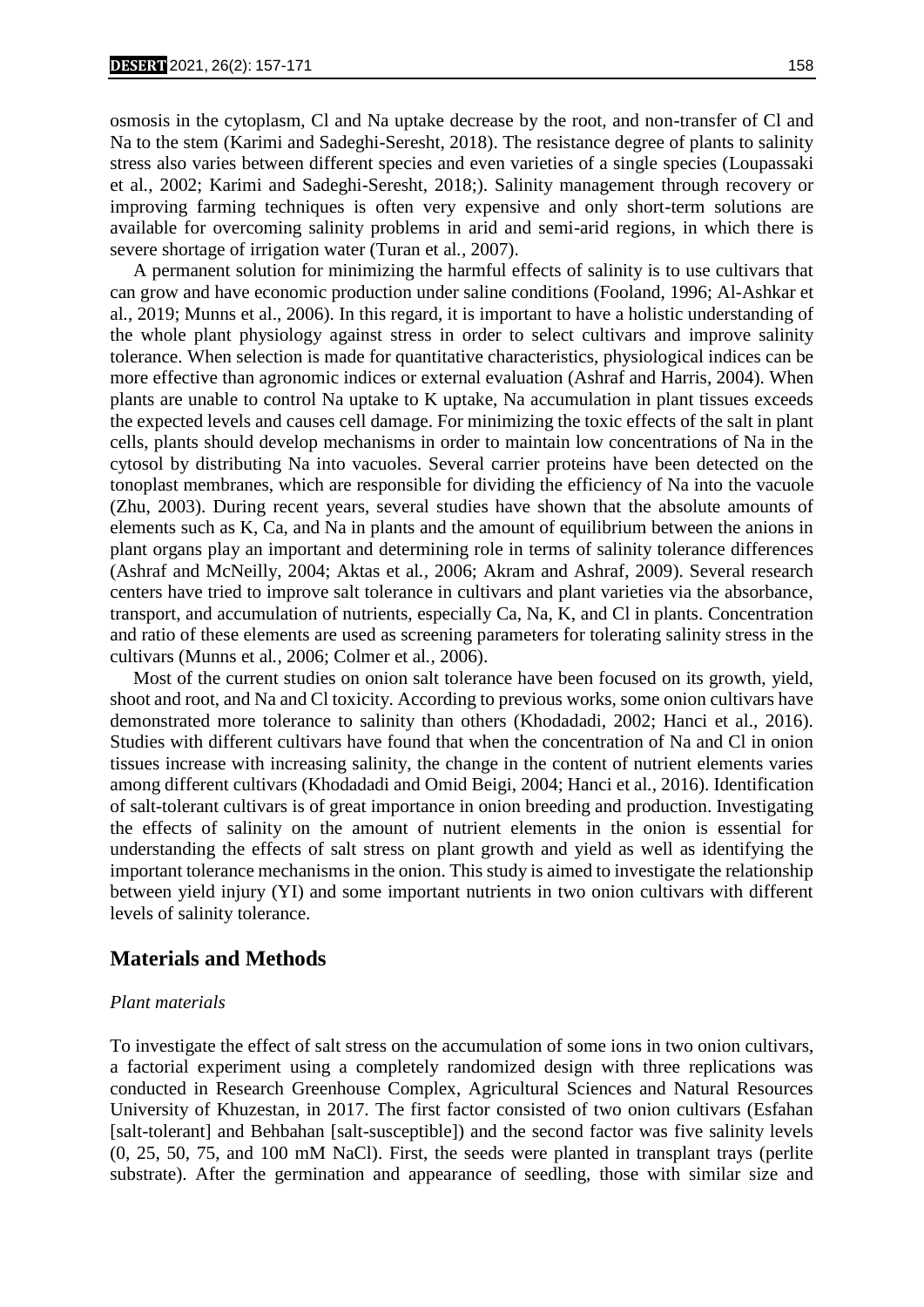identical vegetative conditions were selected and, after washing the roots with water, they were transferred to the hydroponic media. An aquaculture system was employed for this study. The modified Hoagland nutrient solution (Epstein and Bloom, 2004) was used to feed the plants. After transferring and transplanting them in a hydroponic medium, salinity was applied by adding NaCl to the nutrient solution for each treatment. Moreover, to prevent osmotic shock, the treatments were conducted gradually by adding 12.5 mM NaCl every 12 h (25 mM daily). The greenhouse temperature was controlled between 20 and 25℃. During the growth period, the pH and electrical conductivity of the nutrient solution were adjusted on the daily basis. To maintain the salt and nutrient concentrations, the solutions were changed every two weeks. The nutrient solution was ventilated by the air pump during the day. At the end of the experiment, the plants were removed from the planting medium. Next, different parts of the plant (i.e. root, onion, and leaf) were separated after washing the roots.

Measuring the stress index

YI was calculated according to the following formula (1) (Badran, 2015):

$$
YI(\%)
$$
:  $YR = {Y_p - Y_s \choose Y} Y_p \times 100$  (1)

Where  $Y_p$  and  $Y_s$  denote yield (bulb fresh weight) in non-stress and stress conditions, respectively, for each cultivar.

#### *Element measurement*

#### *Sample preparation*

First, the leaves were washed with tap water, with 0.1 M hydrochloric acid, and with distilled water, in the order of their appearance. The plant sample was dried in an oven at 70℃ for 48 h and, then, milled. The milled sample was passed through a 0.5 mm sieve and used to measure the content of certain minerals (i.e. K, Ca, Mg (magnesium), P (phosphorus), Na, and Cl. The samples of the prepared leaves were extracted for measuring their elements as follows:

#### *Extraction steps*

1- Some of the plant samples were digested by wet burning in a volumetric flask with sulfuric acid-salicylic acid-hydrogen peroxide (Wahing *et al.,* 1989).

2- Some other plant samples were digested by dry burning in the furnace and the combination was performed with hydrochloric acid (Chapman and Pratt, 1961).

#### *Measuring P by calorimetric technique*

About 5 mL of the extract solution obtained by digestion method 1 was poured into a 25 ml volumetric flask. Next, 5 ml of the ammonium molybdate-vanadate solution was added to it and reached the destination volume. Then, the absorbance value was measured by a spectrophotometer at 470 nm. The amount of P in the dry sample of the plant, in terms of mgg<sup>-</sup> <sup>1</sup>DW of the sample, was obtained using the following formula (Wahing *et al.,* 1989):

 $P = A \times B \times V / 2000W \times 100/D.M$  (2)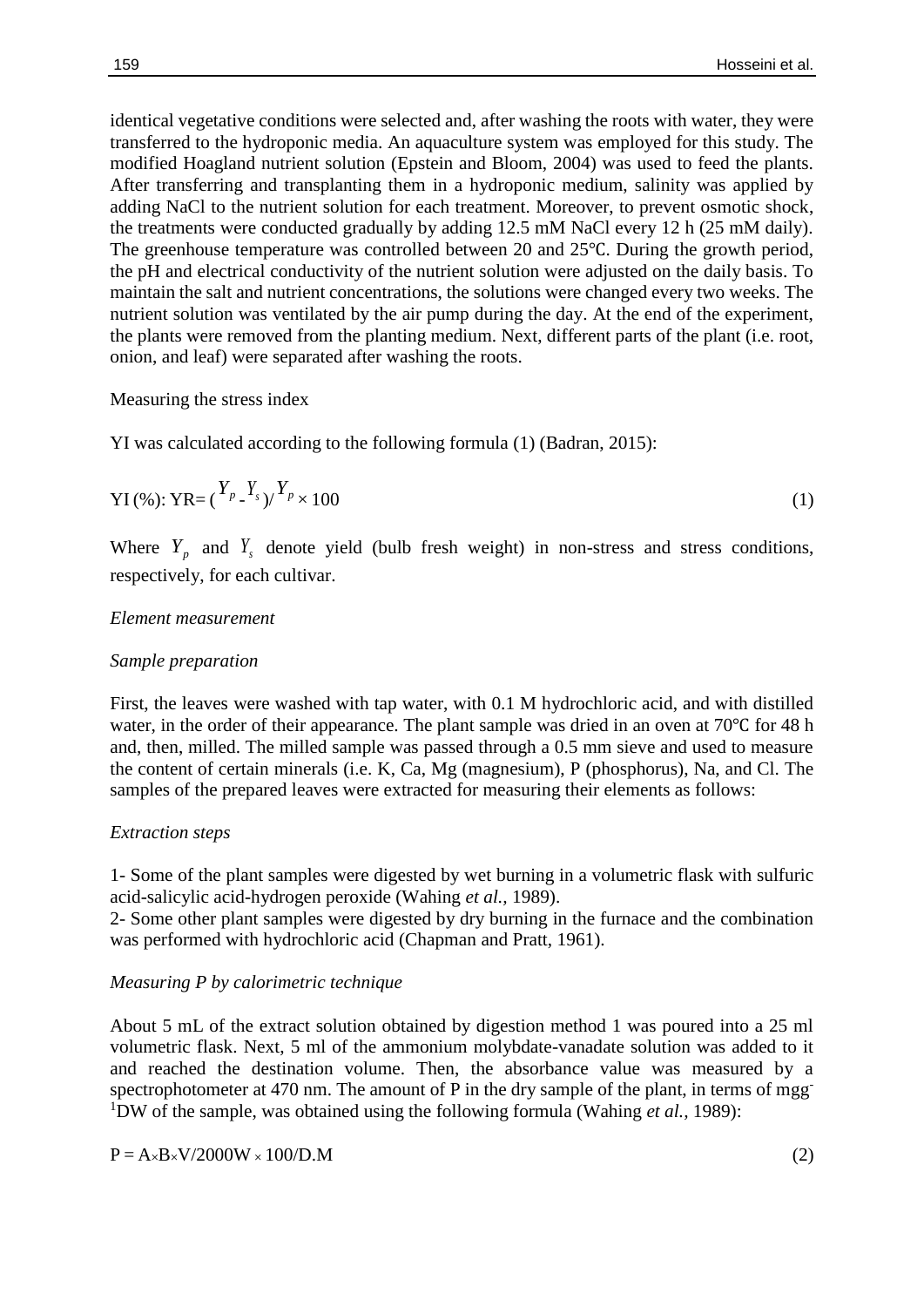where A is the concentration of the P sample, B is the concentration of control P, V is the final volume of solution, and W is the weight of the dried plant.

## *Measuring K and Na by flame photometer method*

The solution obtained by extraction method 2 was diluted with the ratio of 1:9 using the Cesium chlorideand the absorbance was measured using a film photometer with the wavelength of 766.5 nm for Kand 589 nm for Na (Wahing *et al.,* 1989). K and Na contents in the dry sample of the plant were calculated using the following formula (3) and expressed based on mgg-1DW of the sample:

$$
K = A \times B \times V / 1000W \times 100/D.M
$$
 (3)

## *Measuring Mg and Ca*

Extracts from dry burning and acid combinations were used to measure the plant Ca and Mg. The procedure was carried out by taking 1 mL of the extract of the samples and the control and diluting it to the ratio of 1:9 with distilled water. Afterwards, 0.25 ml of the diluted extract was transferred to the test tube, to which 4.75 ml of lanthanum nitrate solution containing 1 g/L of lanthanum was added. This extract was used to measure Ca uptake (422.7 nm) and Mg uptake (282.2 nm) by an atomic absorption device (Wahing *et al.,* 1989). The Ca and Mg contents in the dry plant were calculated by the following formula and expressed based on mgg-1DW:

$$
Ca or Mg = (A-B) \times 1/500 \times V/W \times 100/D.M
$$
\n(4)

where A is the concentration of Ca or Mg in the extract in mg/L, B is the concentration of control Ca or Mg in mg, V is the volume of the primary extract obtained by digestion in mL, W is sample weight for digestion in g, and D.M is the percentage of plant dry matter.

## *Measuring Cl in the plant*

The plant sample was ashed in alkaline medium and the Cl from the ash was extracted by hot distilled water and titrated in the presence of standard silver nitrate potassium chromate reagent. Ca oxide was used to alkalize the medium in the ashing phase (Wahing *et al.,* 1989). The amount of Cl in the sample was calculated based on the following formula and expressed in mgg-1DW:

$$
Cl\% = (T + 5 - B) * F * 35.5/1000 * 100/m * 100/D.M
$$
\n
$$
(5)
$$

Where T is silver nitrate intake for the sample titers, B is silver nitrate intake for control titers, M is the weight of sample weighed for ashing, DM is the percentage of plant dry substance, and F is standard silver nitrate factor.

## *Statistical analysis*

The SAS version 9.1 (SAS Institute Inc., Cary, NC, USA) was used for the statistical analysis of the generated data. Before analysis of variance, the validity of the normality assumption was checked by Shapiro-Wilk test (Shapiro and Wilk, 1965) and the homogeneity of variance was examined using Bartlett test (Bartlett, 1937). The differences among the means of different treatments were tested using least significant differences (LSD) at probability 5%. To describe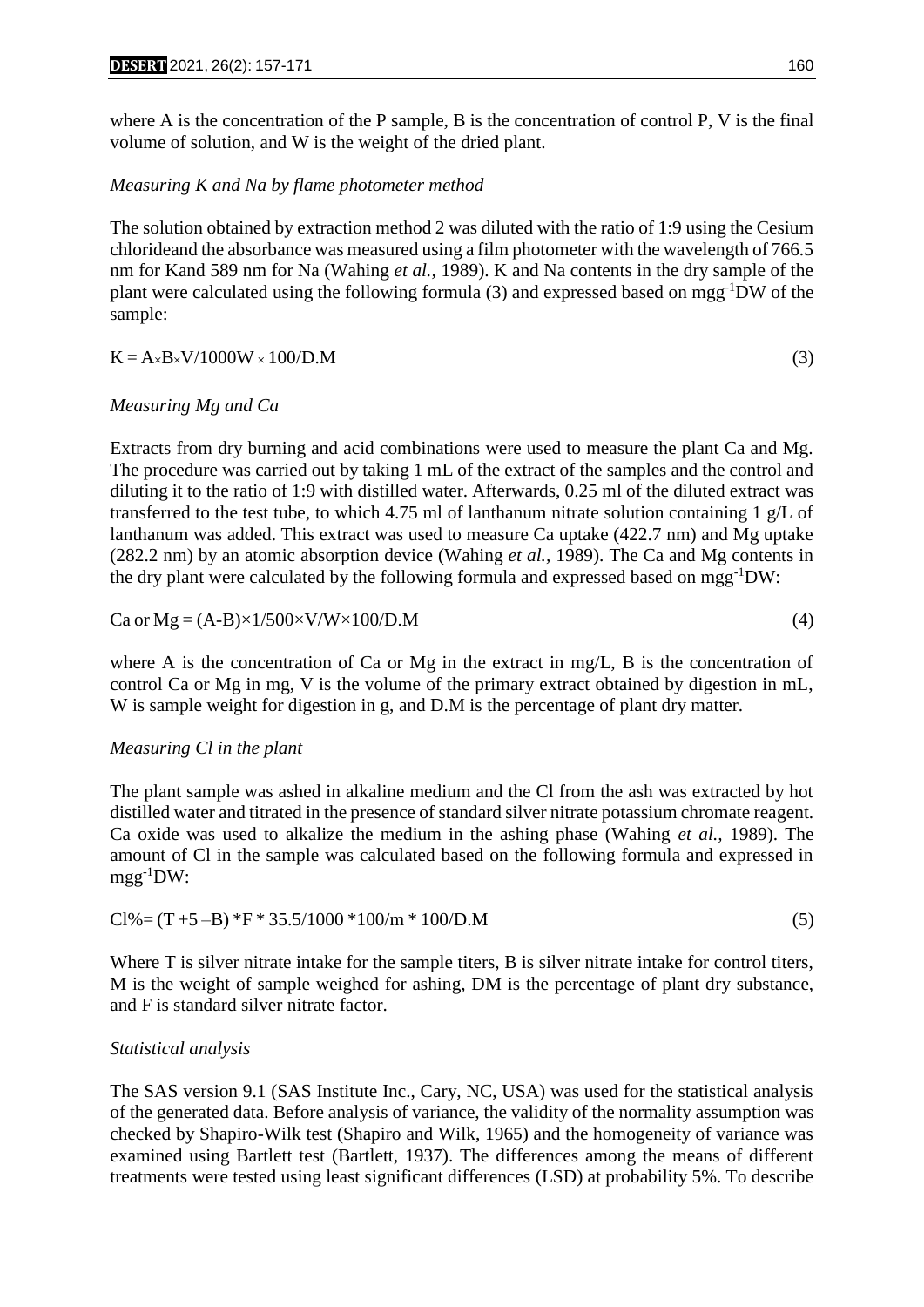the magnitude of the relationships between YI and some mineral elements, Pearson's correlation coefficients (r) were calculated using SPSS (ver. 23). Microsoft Excel (ver. 2013) was used to plot the results.

#### **Results**

Results of analysis of variance (ANOVA) concerning the effect of the interaction of cultivar and different salinity levels on YI, K, Na, Cl, K/Na, and Ca/Na ratio in the root and leaf of the studied cultivars were significant at 1% probability level; but it had no significant effect on Ca, P, and Mg contents (Table 1). The effects of cultivars and salinity on Ca in the leaf and root and the effects of salinity on P and Mg in the leaf and root were significant at 1% probability level (Table 1). The simple effects of salinity and cultivar on the other studied attributes were significant at 1% probability level.

Table 1. ANOVA results of the effects of cultivar and salinity treatments on some mineral elements in the leaf and root of two onion cultivars

|                           |    | Mean Squares (MS)   |                     |                                               |       |                                                                             |              |            |       |               |  |
|---------------------------|----|---------------------|---------------------|-----------------------------------------------|-------|-----------------------------------------------------------------------------|--------------|------------|-------|---------------|--|
| Sources of variance d.f.  |    | YI                  |                     | Leaf K Root K $\frac{\text{Leaf}}{\text{Na}}$ |       | Root Na                                                                     | Leaf<br>∷а   | Root<br>Cа |       | Leaf P Root P |  |
|                           |    |                     |                     |                                               |       |                                                                             |              |            |       |               |  |
| Cultivar                  |    |                     |                     |                                               |       | 1220.450** 0.298** 0.605** 4.461** 51.117** 0.019** 0.023** 0.003ns 0.007ns |              |            |       |               |  |
| Salinity                  | 4  |                     |                     |                                               |       | 6868.650** 0.812** 1.585** 3.704** 73.447** 0.134** 0.123** 0.091** 0.128** |              |            |       |               |  |
| Cultivar× Salinity        | 4  | 135.490**           |                     |                                               |       | $0.027**0.047**0.455**6.191**0.003**0.002**0.003**0.001**$                  |              |            |       |               |  |
| Error                     | 20 | 4.110               | 0.006               | 0.006                                         | 0.004 | 0.163                                                                       | 0.002        | 0.001      | 0.009 | 0.004         |  |
| Coefficient               | of | 5.000               | 4.301               | 7.398                                         | 5.426 | 11.416                                                                      | 15.167 4.744 |            | 9.936 | 11.641        |  |
| Variations                |    |                     |                     |                                               |       |                                                                             |              |            |       |               |  |
| Cultivar                  |    | 0.001 <sup>ns</sup> | $0.002^{ns}$        |                                               |       | $0.736^{**}$ $0.827^{**}$ $16.576^{**}$                                     | 5.738**      | $3.633***$ |       | $2.064$ **    |  |
| Salinity                  | 4  | $0.028***$          | $0.005^{ns}$        |                                               |       | $0.636^{**}$ 1.708** 327.394** 37.097**                                     |              | $70.095**$ |       | $10.390**$    |  |
| Cultivar× Salinity        |    | $0.004^{ns}$        | 0.002 <sup>ns</sup> | $0.088^{**}$ $0.204^{**}$ $2.047^{**}$        |       |                                                                             | $1.339**$    | $0.485***$ |       | $0.494**$     |  |
| Error                     | 20 | 0.007               | 0.004               | 0.002                                         | 0.005 | 0.266                                                                       | 0.060        | 0.028      |       | 0.011         |  |
| Coefficient<br>Variations | of | 7.178               | 3.853               | 5.821                                         | 5.921 | 9.804                                                                       | 14.124       | 6.680      |       | 10.094        |  |

ns and \*\*, Not significant and significant at 1% error probability level, respectively. d.f. degree of freedom, YI yield injury, K potassium, Ca calcium, P phosphate

#### *YI (%)*

Mean comparison of the interaction of salinity and cultivar on YI of Esfahan and Behbahan cultivars showed that the amount of YI in both cultivars had a significant increase with increasing salinity levels. Here, the highest increase was observed in both cultivars at high salinity levels (100 mM NaCl) (Figure 1). The results also showed that YI of Esfahan cultivar at all salinity levels was lower than that of Behbahan cultivar (Figure 1).

## *Effect of salinity on K content in leaf and root*

The effects of different salinity levels and cultivars on K content (mgg<sup>-1</sup>DW) in the leaf and root are presented in Figure 2. The results showed that the amount of K in both cultivars had a significant decrease with increasing salinity levels and the highest decrease was observed in both cultivars at high salinity levels (100 mM NaCl) (Fig. 2). The results also indicated that the amount of K in the leaf and root of Esfahan cultivar was more than its amount in the leaf and root of Behbahan cultivar at every stress level (Figure 2).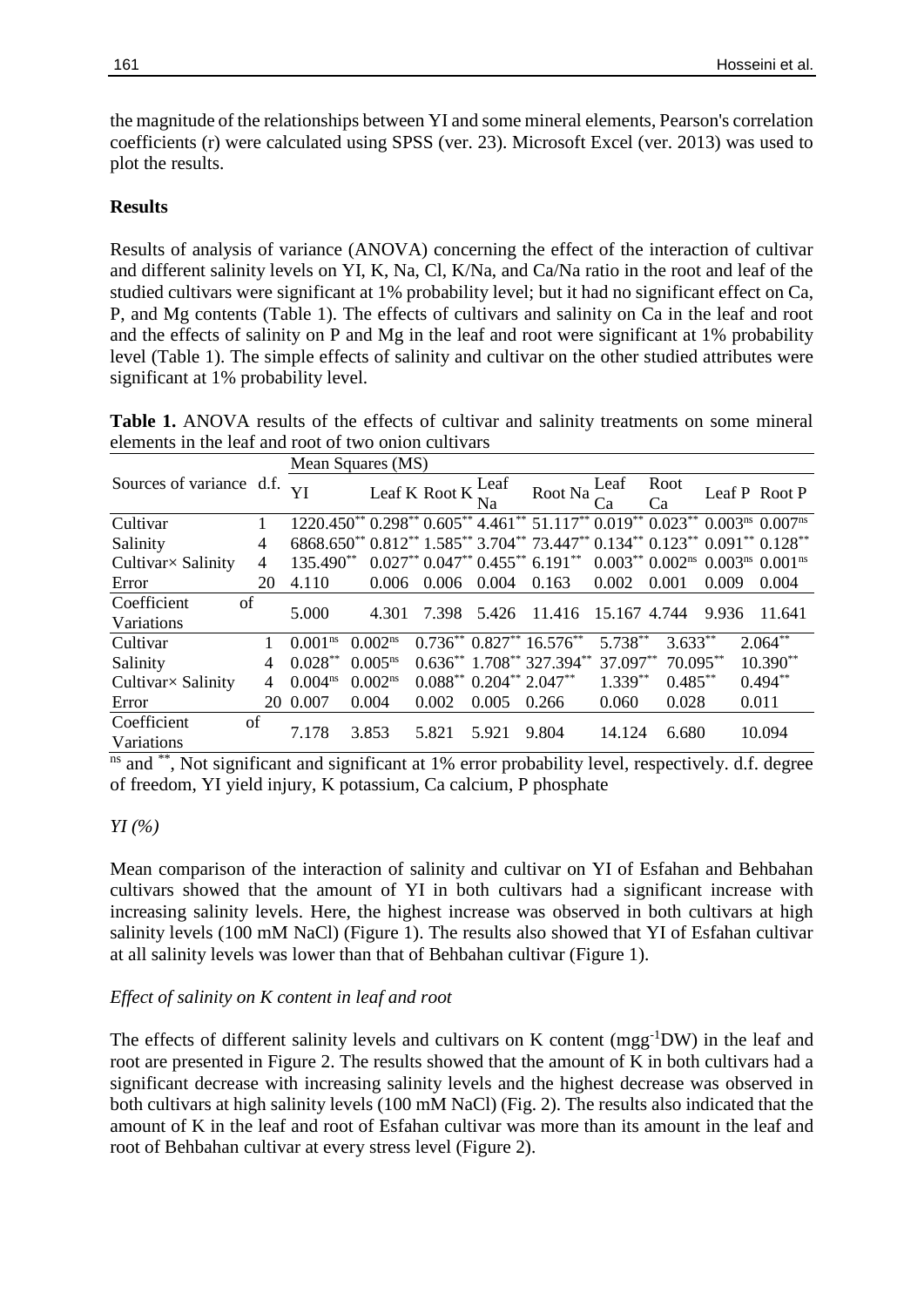

**Figure 1.** Interaction of different levels of salinity and cultivar on YI (%) of two onion cultivars with different salinity tolerance



**Figure 2.** Interaction effects of salinity and cultivar on K content (mgg<sup>-1</sup>DW) in leaf (A) and root (B) of two onion cultivars with different salinity tolerance

#### *Effect of salinity on Na content in leaf and root*

A composition of Na content of leaf and root onions cultivars at different NaCl levels is shown in Figure 3. All salinity levels significantly increased the Na content in the leaf and roots of both cultivars and the highest increase was observed in 100 mM NaCl. Also, the results showed that the amount of Na in Esfahan cultivar in all treatments was less than Na content of Behbahan. Moreover, the Na shortage between tolerant cultivar of Esfahan and susceptiblecultivar of Behbahan created a significant difference (Figure 3).



**Figure** 3. Interaction effects of salinity and cultivar on Na content (mgg<sup>-1</sup>DW) in leaf (A) and root (B) of two onion cultivars with different salinity tolerance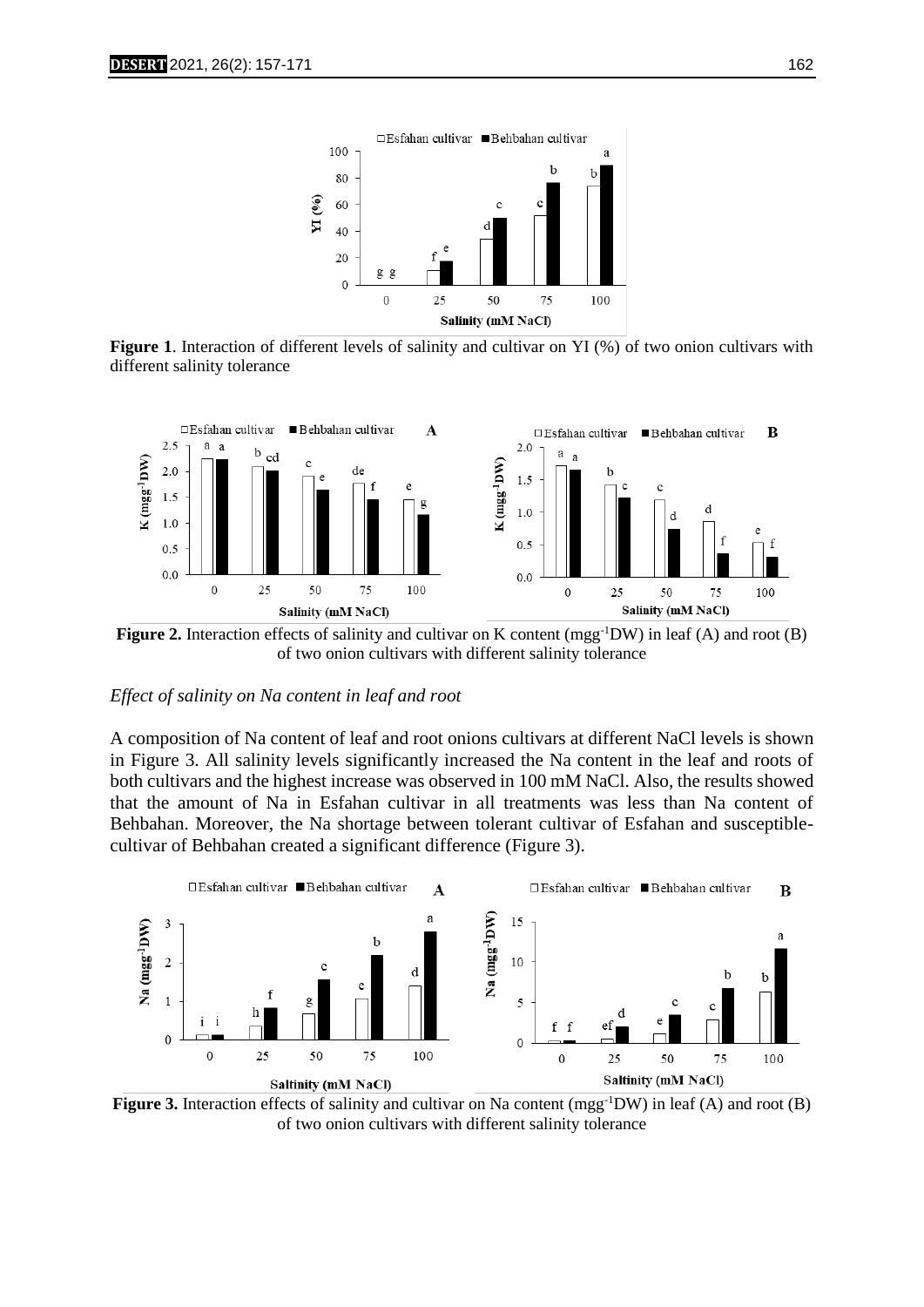The mean comparison of the simple effects of cultivar showed that Ca content (mgg<sup>-1</sup>DW) in the leaf and root of Esfahan cultivar were significantly higher than that of the Behbahan cultivar (Figure 4). Also, the increase in the salinity levels in the nutrient solution resulted in a significant decrease in Ca content in the leaf and root, irrespective of the cultivar type (Figure 5).



**Figure 4.** Simple effects of cultivars on the leaf (A) and root (B) Ca content (mgg-1DW) in two onions



**Figure 5.** Simple effects of salinity tension on Ca content (mgg<sup>-1</sup>DW) in leaf (A) and root (B) of onions cultivars

#### *Effect of salinity on P content in leaf and root*

The mean comparison of the simple effects of salinity on P in the leaf and root showed that P concentration had a significant decrease with salinity increase at NaCl level of 25 mM. With an increase in the salinity level, the concentration of P in the leaf and root also increased, so that at 75 and 100 mM NaCl, the amount of P was higher than that of the control (Figure 6).



**Figure 6.** Simple effects of salinity on P content (mgg<sup>-1</sup>DW) in leaf (A) and root (B)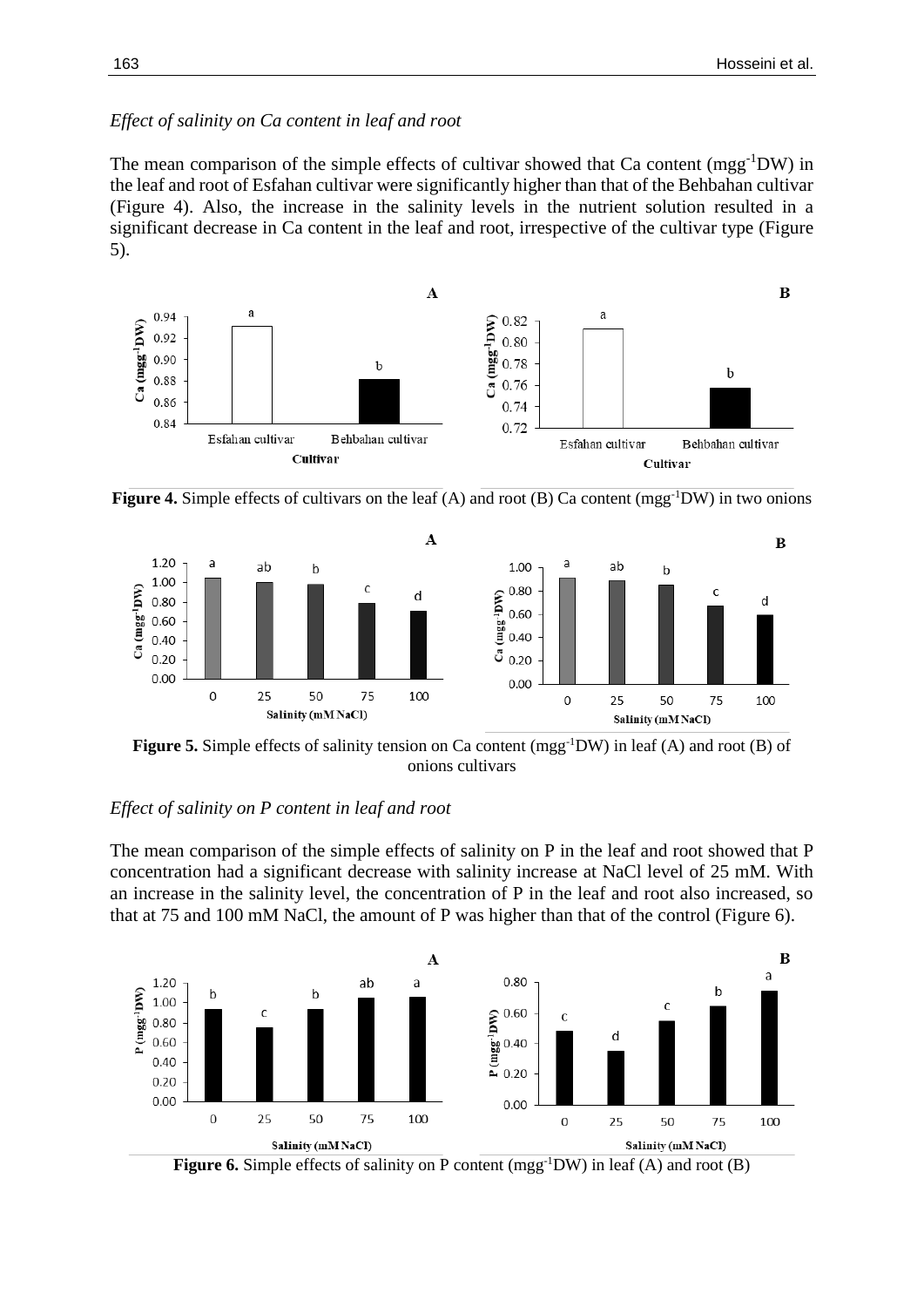#### *Effect of salinity on Mg content in leaf*

As shown in Figure 7, an increase in the NaCl concentration of the nutrient solution significantly reduced Mg content in the leaf (mgg<sup>-1</sup>DW), so that the highest decrease occurred at the high salinity levels (100 mM NaCl).



**Figure 7.** Effect of different salinity levels on leaf Mg content (mgg<sup>-1</sup>DW)

#### *Effect of salinity on Cl content in leaf and root*

Mean comparison of interaction effects of salinity and cultivar on the amount of Cl (mgg<sup>-1</sup>DW) in the leaf and root showed that, with an increase in salinity levels, Cl content had a significant increase and the highest increase in both cultivars was at the highest level of salinity levels (100 mM NaCl) (Figure 8). Also, the results showed that the Cl amount in the Esfahan cultivar at all different levels of salinity was less than that of the Behbahan cultivar (Figure 8).





#### *Effect of salinity on K/Na ratio in leaf and root*

The effects of different salinity levels and cultivars on K/Na ratio in the leaf and root of Esfahan and Behbahan cultivars showed that this ratio, in both cultivars, had a significant decrease with increasing salinity levels. Here, the highest decrease was observed in both cultivars at high salinity levels. The results also showed that the K/Na ratio in Esfahan at all salinity levels was more than that of Behbahan and there was significant difference between both cultivars (Figure 9).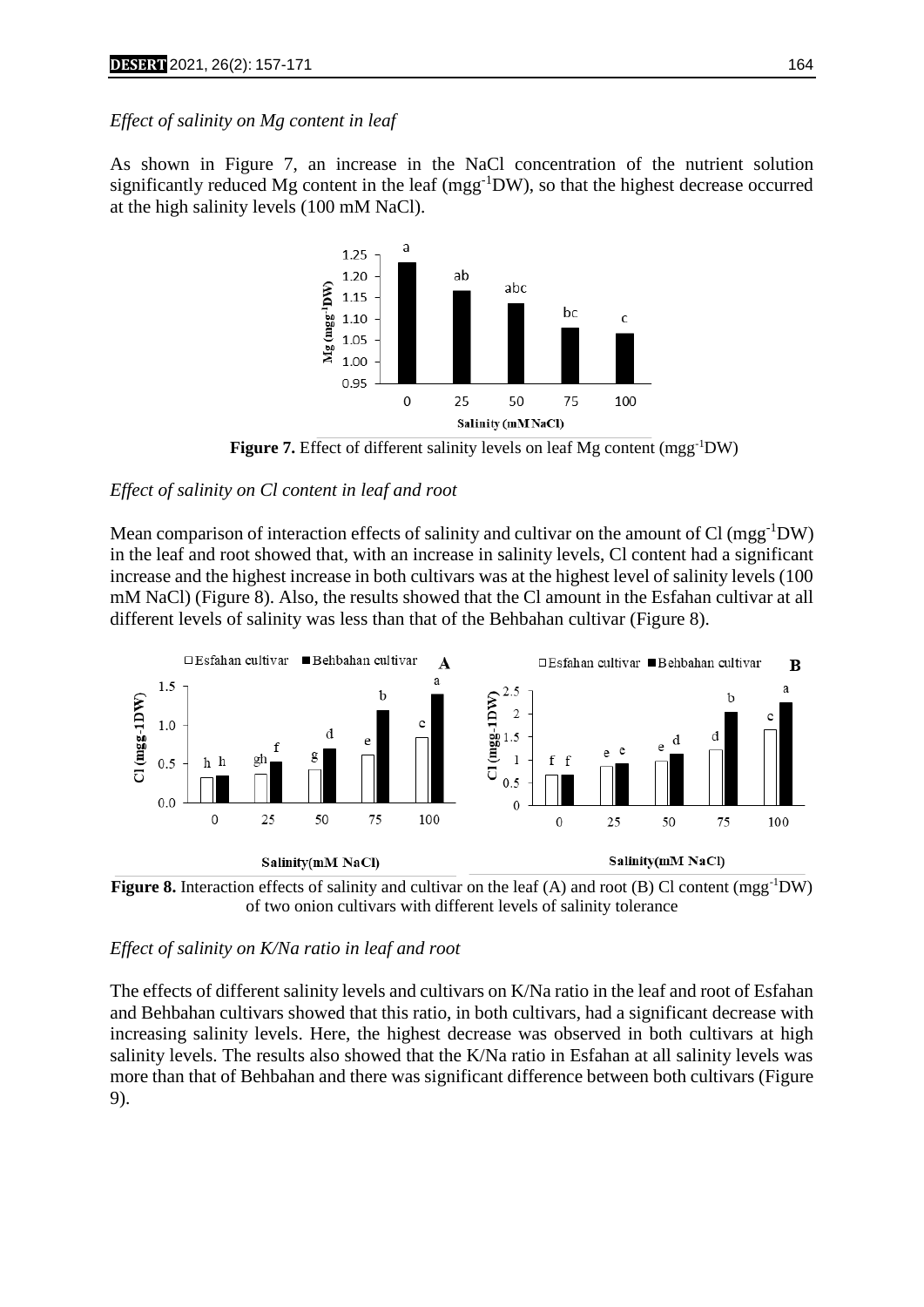

**Figure 9.** Interaction effects of salinity and cultivar on the K/Na ratio of the leaf (A) and root (B) in two onion cultivars with different levels of salinity tolerance

#### *Effect of salinity on Ca to Na ratio in leaf and root*

Mean comparison of the interaction effect of salinity and cultivars on Ca/Na ratio in the leaf of both cultivars showed that this ratio, in both cultivars, had a significant decrease with increasing salinity levels; but, the reduction level was less in the Esfahan cultivar (Figure 10).



**Figure 10.** Interaction effects of salinity and cultivar on Ca/Na ratio in leaf (A) and root (B) of two onion cultivars with different levels of salinity tolerance

#### *Correlation between YI and some minerals*

The correlation between YI and K, Ca, K/Na, and Ca/Na ratio was negative and highly significant. Also, there was a significantly positive relationship between YI and Na and Cl amounts in the leaf and root (Table 3). Correlation between K and Ca contents in the leaf and root was positive and highly significant, while it was negative and highly significant in terms of Na and Cl contents in the leaf and root. K/Na ratio in the leaf had highly significantly positive correlation with K/Na in the root, Ca/Na ratio, and K and Ca in the leaf and root. Moreover, it had highly significantly negative correlation with high Na content in the leaf, and highly significantly negative correlation with Na content in the root and Cl in the leaf and root (Table 2).

### **Discussion**

The results showed that increasing salinity increased the YI of both cultivars. It was also observed that the more tolerant cultivar (i.e., Esfahan) had a significantly lower YI (%) than the susceptible-cultivar (Behbahan) in all the treatments. This is consistent with the findings by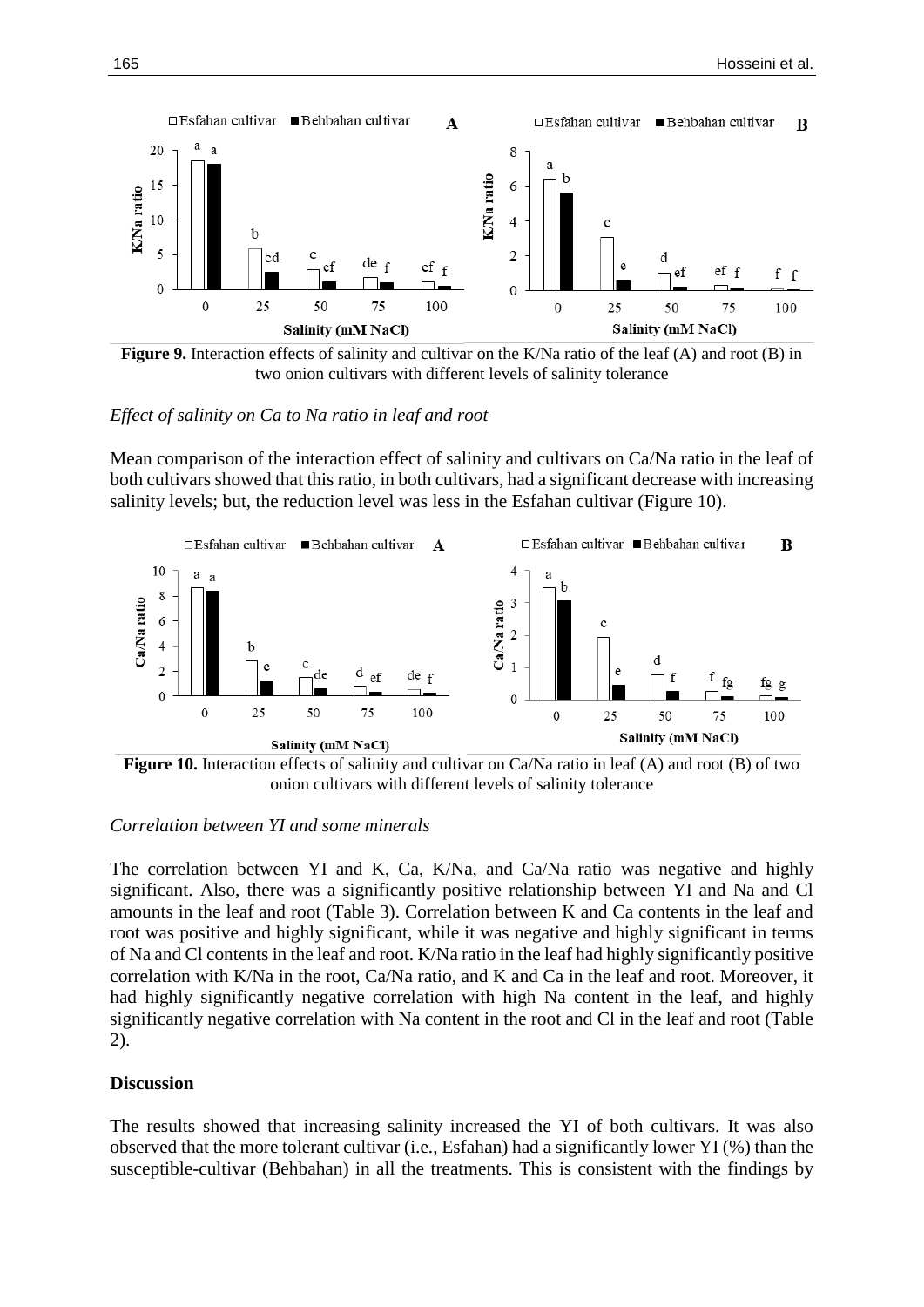Badran (2015). Hosseini (2019) noted that YI could be a reliable index for selecting high yielding onion cultivars under both with and without salt stress conditions.

**Table 2.** Correlation between YI (stress index) and some mineral elements in leaf and root of two cultivars of edible onions with different degrees of salinity tolerance

|                        | Leaf       | Root            | Leaf                                                                       | Root | Leaf | Root | Leaf | Root           | Leaf                                                                                                | Root       | Leaf       | Root       |
|------------------------|------------|-----------------|----------------------------------------------------------------------------|------|------|------|------|----------------|-----------------------------------------------------------------------------------------------------|------------|------------|------------|
|                        | K          | K               | Na                                                                         | Na   | Ca   | Ca   | C1   | C <sub>1</sub> | K/Na                                                                                                | K/Na       | Ca/Na      | Ca/Na      |
| Root K                 | $0.95***$  |                 |                                                                            |      |      |      |      |                |                                                                                                     |            |            |            |
| Leaf Na                | $-0.95***$ | $-0.94***$      |                                                                            |      |      |      |      |                |                                                                                                     |            |            |            |
| Root Na                | $-0.94***$ | $-0.88**0.95**$ |                                                                            |      |      |      |      |                |                                                                                                     |            |            |            |
| Leaf Ca                | $0.89**$   |                 | $0.88^{**}$ -0.87** -0.91**                                                |      |      |      |      |                |                                                                                                     |            |            |            |
| Root Ca                | $0.89***$  |                 | $0.91^{**}$ -0.88 <sup>**</sup> -0.91 <sup>**</sup> 0.96 <sup>**</sup>     |      |      |      |      |                |                                                                                                     |            |            |            |
| Leaf Cl                | $-0.92**$  |                 | $-0.91^{**}$ $0.98^{**}$ $0.97^{**}$ $-0.90^{**}$ $-0.92^{**}$             |      |      |      |      |                |                                                                                                     |            |            |            |
| Root Cl                | $-0.93**$  |                 | $-0.92^{**}$ $0.95^{**}$ $0.96^{**}$ $-0.93^{**}$ $-0.94^{**}$ $0.98^{**}$ |      |      |      |      |                |                                                                                                     |            |            |            |
| Leaf K/Na              | $0.75***$  |                 | $0.81^{**}$ -0.72** -0.59** $0.61^{**}$ 0.61** -0.62** -0.65**             |      |      |      |      |                |                                                                                                     |            |            |            |
| Root K/Na              | $0.78***$  |                 | $0.85^{**}$ -0.75** -0.63** $0.65^{**}$ 0.65** -0.65** -0.68** 0.98**      |      |      |      |      |                |                                                                                                     |            |            |            |
| Leaf Ca/Na $0.75***$   |            |                 | $0.82^{**}$ -0.72** -0.60** $0.63^{**}$ 0.62** -0.63** -0.66** 0.99**      |      |      |      |      |                |                                                                                                     | $0.98***$  |            |            |
| Root Ca/Na $0.80***$   |            |                 | $0.87^{**}$ -0.77** -0.66** $0.68^{**}$ 0.68** -0.68** -0.70** 0.97**      |      |      |      |      |                |                                                                                                     | $0.99***$  | $0.97**$   |            |
| YI<br>the part of<br>. | $-0.98**$  |                 |                                                                            |      |      |      |      |                | $-0.98^{**}$ $0.94^{**}$ $0.91^{**}$ $-0.91^{**}$ $-0.92^{**}$ $0.91^{**}$ $0.94^{**}$ $-0.78^{**}$ | $-0.81***$ | $-0.78***$ | $-0.83***$ |

 $^{\circ}$ Correlation is significant at the 0.01 level

 The results showed that K was significantly decreased in both onion cultivars due to salinity increase. It was also observed that the Esfahan cultivar (the tolerant one) had significantly higher K content than the Behbahan cultivar (the susceptible one) in all the treatments, which is consistent with the findings of Khodadadi (2002), Malik *et al.* (1982), and Arvin and Kazemipour (2003). With increasing salinity, the difference between the amount of K in the leaves and roots of the tolerant cultivar increased compared with the salinity-sensitive cultivar (Figure 2). These results showed that the tolerant cultivar had a greater ability to absorb and transfer K than the susceptible cultivar. The maintenance of  $K<sub>+</sub>$  acquisition with the exclusion of Na+ from photosynthetic leaves was indeed found to be highly correlated with the plant salt tolerance (Hanin *et al.,* 2016).

 K plays an important role in many plant processes including ion stability in plant cells, osmotic regulation, opening and closing the stomatal guard cells, and antioxidant systems. As the result of salt stress, an increase occurs in Na ion accumulation in the plant, ion imbalance, nutrient deficiency, and ion toxicity. A decrease in plant growth to high Na concentration has been attributed to the lack of K and Ca uptake (Jouyban, 2012). K is known as a trade-off ion for Na excretion in the cell membrane system because the withdrawal of Na ion in the cortex accompanies the entry of K ions and the presence of large amounts of Na prevents the absorption of nutrients such as K by plant tissues; consequently, the plant is encountered with the lack of this element (Akram and Ashraf, 2009).

 Results from other researchers imply that salt-tolerant cultivars have a higher ability in the transport of K into shoots and leaves and, then, maintain the suitable K/Na ratio for normal metabolism (Flowers *et al.,* 2015; Hamdani *et al.,* 2017; Liu *et al.,* 2019).

 Salinity increase resulted in an increase in the Na content in the leaf and root of both cultivars, but the tolerant cultivar of Esfahan had significantly lower Na content than the Behbahan susceptible cultivar. In both cultivars, the amount of sodium in the roots was higher than that in the leaves (Fig 3), indicating that onions have an exclusion mechanism. Strong correlation between salt exclusion and salt tolerance does exist in many species. Further removal of sodium from xylem to translocate back into the roots is another way to prevent  $Na<sup>+</sup>$ over-accumulation in photosynthetic tissues (Hanin *et al.,* 2016). The results of this study are consistent with the research results of Khodadadi and Omid Beygi (2003) and Arvin and Kazemipour (2003). They have observed that increasing salinity significantly increases Na accumulation in onion cultivars. In the presence of high amounts of Na in the root medium, the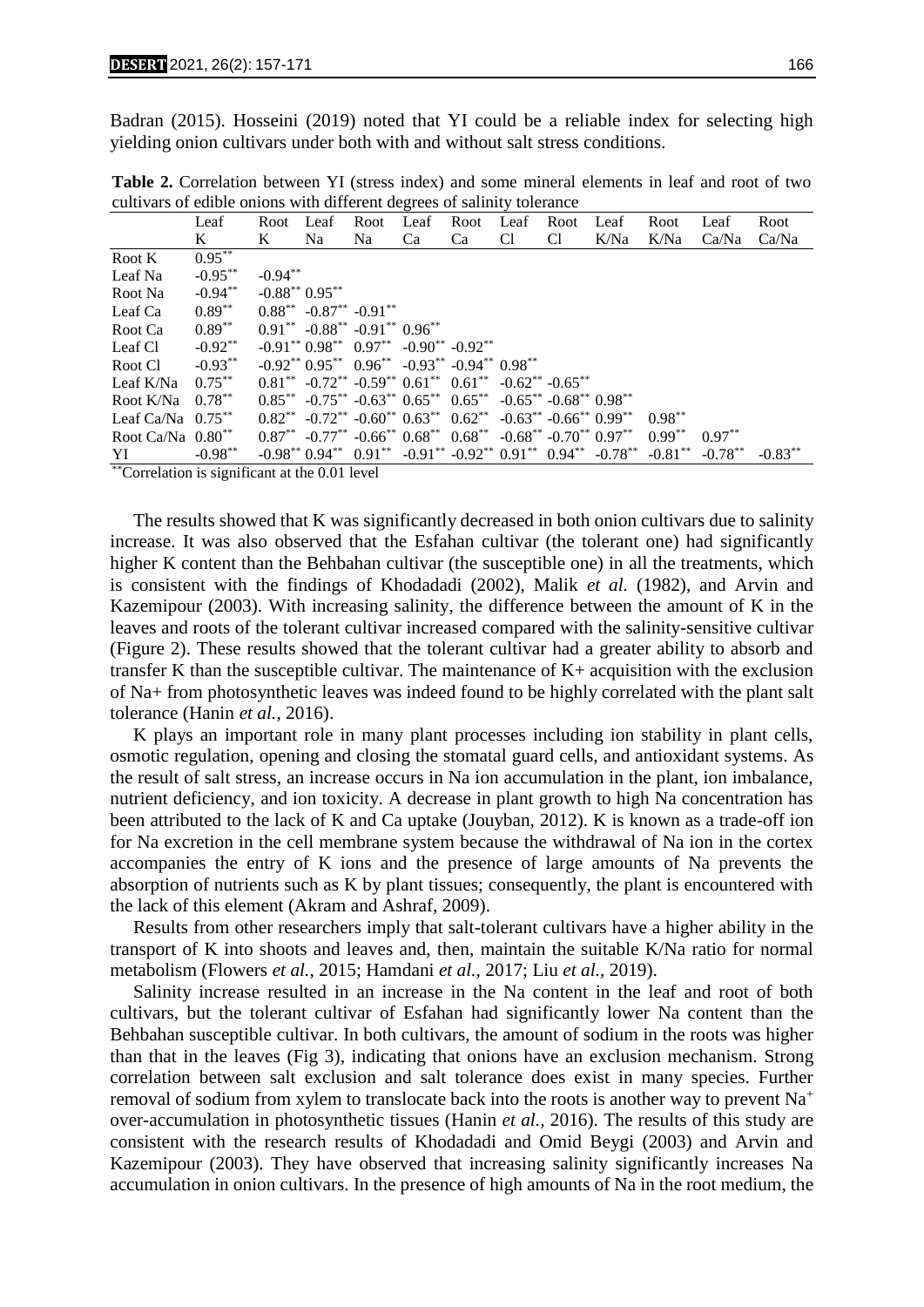concentration of this element can be increased in plant organs. Numerous studies have shown that NaCl salinity increases the amount of Na in the plant tissue of many crops (Sivritepe *et al.,* 2003; De Pascale *et al.,* 2003; Essa, 2002; Parida and Das, 2005). One mechanism of salt tolerance in plants is the prevention of Na transfer to young organs (Munns *et al.,* 2006, Munns and Tester, 2008). Previous studies have reported that salt-tolerant cultivars have a higher ability for the prevention of Na uptake and transfer of the root to shoots (Flowers et al., 2015; Munns and Tester, 2008). Low Na+ concentration in the shoots was used as selection criteria to breed salt-tolerant cultivars in some plants (Chen *et al.,* 2017). The lower level of Na amount in the leaf and root of the Esfahan cultivar than the Behbahan cultivar was because of the higher ability of this cultivar to inhibit the absorption and transfer of Na ions, which improved salt tolerance of the Esfahan cultivar compared with the Behbahan susceptible cultivar (Hanin *et al.,* 2016).

 Ca content in the root and leaf of both cultivars significantly decreased with increasing salinity. Also, the Esfahan cultivar, which is more tolerant to salinity, had higher Ca content than the Behbahan susceptible cultivar. Previous research has shown that increasing the amount of Na in the root reduces the Ca content in onions (Arvin and Kazemipour, 2001; Khodadadi, 2002), which is consistent with the findings of this study. Significantly negative correlation was found between Na and Ca contents in the leaf and root of onions in this study. According to the findings of some researchers, the major role of Ca in increasing salinity resistance in the plants relates to the effect of its control Na loading in the vascular (Melgar *et al.,* 2006; Husain *et al.,* 2004). Ca is an essential element in plant nutrition that plays an important role in metabolic activities such as membrane stability, transmission of the message as secondary messengers, and controlling the activity of some enzymes. Ca helps reduce the negative effects of salinity by maintaining membrane stability, regulating ion transport, and maintaining selectivity for K/Na and Ca/Na (Nedjimi and Daoud, 2009). Many studies have reported that in the plants under salt stress, Ca contents in the root and shoot decrease; but, this reduction is less in salttolerant genotypes than salt-sensitive genotypes (Hadi and Karimi, 2012). Regarding the role of Ca in controlling the effects of salinity stress, higher Ca content in the more tolerant cultivar (Esfahan) may play a key role in its salinity tolerance.

 Results showed that at low levels of salinity, the P content decreased in the root and leaf of both cultivars; but, with increasing salinity levels, P content in the leaf and root increased, so that at high levels of salinity in the roots and leaves, P content was higher than the control sample. According to Martinez *et al.* (1996), salinity could increase P uptake through the lowaffinity system in the plants under high external P concentrations. However, the results of some other studies have indicated that salinity decreases P uptake because of the possible competition between P and Cl absorption (Martinez and Läuchli, 1994). Some researchers have suggested that there are distinctions between the varieties of a species in terms of P uptake and salinity induction (Grattan and Maas, 1984). Previous studies have reported P content increment in susceptible cultivars and its decrease in salinity-resistant cultivars in the olive (Loupassaki *et al.,* 2002) and rapeseed (Cerda *et al.,* 1977). In this study, no differences were found in P of the root and leaf between the two cultivars.

 The results showed that increasing salinity decreased Mg in the leaf of both cultivars and there was no difference between the cultivars in this respect. The effects of salt stress caused changes in the uptake, transport, and distribution of the nutrients in different parts of the plant, which affected the nutritional balance in the plant (Karimi *et al.,* 2012). Mg which can be found in chlorophyll molecules plays a key role in photosynthetic reactions. Moreover, it helps in P metabolism, plant respiration, protein synthesis, and activation of several enzymes (Marschner, 1995). In many plants, NaCl salinity decreases the Mg uptake (Sairam and Srivastava, 2002; Francisco *et al.,* 2002; Yildirim *et al.,* 2008).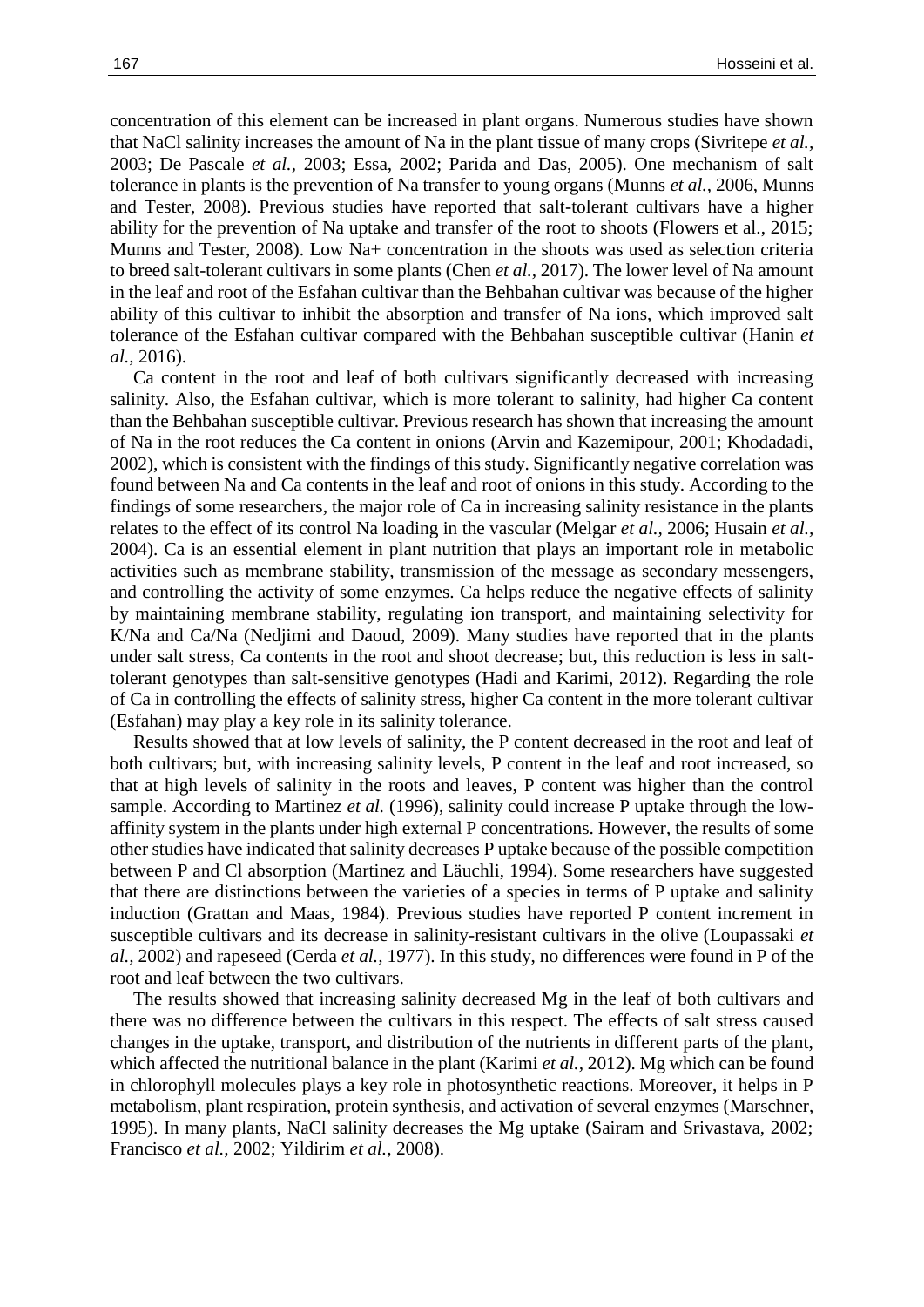Comparison of the effect of salinity on Cl content in two onion cultivars of Esfahan and Behbahan showed that, in both cultivars, Cl content in the leaf and root increased significantly with increasing salinity levels, which is consistent with results by Khodadadi and Omid Beigi (2003) and Hanci *et al.* (2016). Results of the correlation between Cl data in the leaf and root and the salinity tolerance and yield showed the very negative effect of Cl on salinity tolerance and yield. Some researchers suggested that salt tolerance in some species is directly related to Cl ion transport (Munns and Tester, 2008). As observed, the Esfahan salt-tolerant cultivar had a lower amount of Cl in the leaves and roots. Keeping concentrations of Cl at the low level in vital organs may be a good indicator of tolerance to salinity stress.

 Results showed that with increasing salinity, K/Na and Ca/Na ratios decreased in both cultivars; but, the reduction in the tolerant cultivar was significantly less than that of the susceptible cultivar. Also, YI showed significantly negative correlation with K/Na and Ca/Na ratios. The results were consistent with the results by Ashraf and McNeill (2004) and Aktas *et al.* (2006), showing that salt-tolerant cultivars have higher K/Na and Ca/Na ratios than their susceptible cultivars in their aerial part. Increasing Na concentration and decreasing K/Na ratio in response to salinity stress have been reported in several studies, However, in the tolerant cultivars, less Na enters the plant tissues and, hence, the K/Na ratio in the plant is used as an indicator for salinity tolerance (Ashraf and McNeilly, 2004; Colmer *et al.,* 2006). In large quantities of Na, the absorption of nutrients such as K and Ca in plant tissues is prevented, which results in a reduction in K/Na and Ca/Na ratios (Akram and Ashraf, 2009). Salinitytolerant cultivars have higher K/Na and Ca/Na ratios than their susceptible cultivars (Ashraf and McNeilly, 2004; Aktas *et al.,* 2006) in their aerial organs. K/Na ratio has been proved as a reliable parameter for determining salinity tolerance in some plants such as tomatoes (Dasgan *et al.,* 2002), cotton (Afhraf, 2002), rice (Aslam *et al.,* 2003), and wheat (Poustini and Siosemardeh, 2004; Colmer *et al.,* 2006).

#### **Conclusion**

One of the problems for the plants that is made by salinity stress is the disturbance caused by high amounts of ions such as Na and Cl on the physiological and biochemical processes. The results showed that the Esfahan tolerant cultivar was able to decrease the amount of Na and Cl uptake and increase K and Ca uptake in the roots and leaves. However, in the susceptible cultivar, higher levels of Na and Cl and lower levels of Ca and K increased the loss yield level. Therefore, measuring the concentration of K, Na, and Ca ions and K/Na and Ca/Na ratios in the leaves and roots can be used as an indicator for screening salt-tolerant genotypes in the onion.

## **References**

- Akram MS, Ashraf M. 2009. Alleviation of adverse effects of salt stress on sunflower (*Helianthus annuus* L.) by exogenous application of potassium nitrate. Journal of Applied Botany and Food Quality, 83; 19- 27.
- Aktas H, Abak K, Cakmak I. 2006. Genotypic variation in the response of pepper to salinity. Scientia Horticulturae, 110; 260-266. doi.org/10.1016/j.scienta.2006.07.017
- Al-Ashkar I, Alderfasi A, El-Hendawy S, Al-Suhaibani N, El-Kafafi S, Seleiman MF. 2019. Detecting salt tolerance in doubled haploid wheat lines. Agronomy, 9(4); 211- 237. doi.org/10.3390/agronomy9040211
- Arvin MJ, Kazemipour N. 2001. Effects of salinity and drought stress on growth and chemical and biochemical composition of four onion cultivars. Journal of Agricultural Science and Technology, 5 (4); 51-41.
- Ashraf M. 2002. Salt tolerance of cotton: Some new advances. Critical Reviews in Plant Sciences, 21; 1-30. doi.org/10.1080/0735-260291044160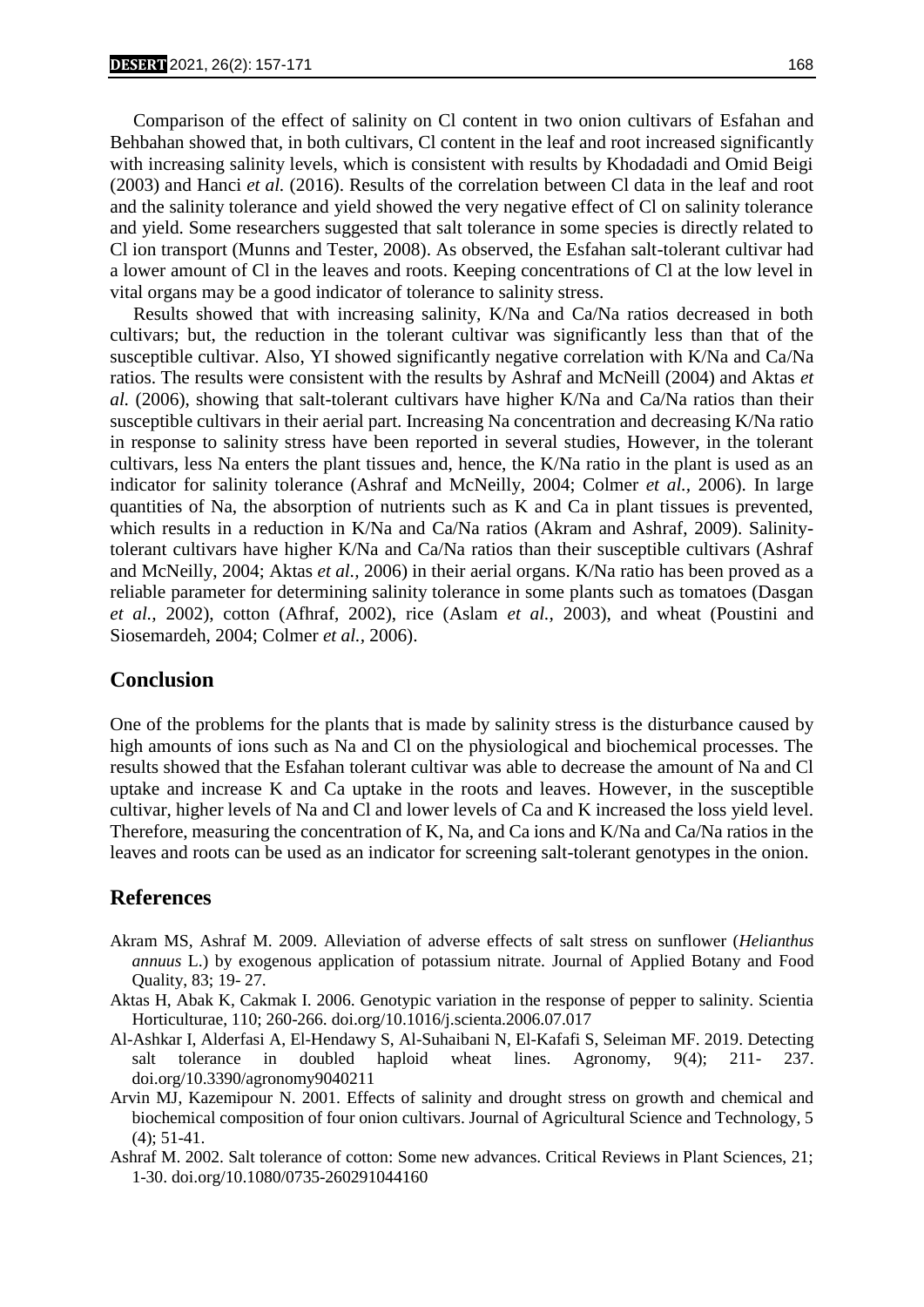- Ashraf M, Harris P 2004. Potential biochemical indicators of salinity tolerance in plants. Plant Science, 166(1); 3- 16. doi.org/10.1016/j.plantsci.2003.10.024
- Ashraf M, McNeilly T. 2004. Salinity tolerance in brassica oilseeds. Critical Reviews in Plant Sciences, 23; 157-174. doi.org/10.1080/07352680490433286
- Aslam M, Muhammad N, Qureshi RH, Ahmad Z, Nawaz S, Akhtar J. 2003. Calcium and salt-tolerance of rice. Communications in Soil Science and Plant Analysis, 34; 3013-3031. doi.org/10.1081/CSS-120025222
- Badran AE. 2015. Comparative analysis of some garlic varieties under drought stress conditions. Journal of Agricultural Science, 7(10); 271- 280.doi:10.5539/jas.v7n10p271
- Bartlett MS. 1937. Properties of sufficiency and statistical tests. Proc. R. Soc. Lond.1670; 268–282.
- Cerda A, Bingham FT, Hofman B. 1977. Interactive effects of salinity and phosphorus on sesame. Soil Science Society of America Journal, 41; 915- 918. doi.org/10.1098/rspa.1937.0109
- Chapman HD, Pratt PF. 1961. Methods of analysis for soils, plants and waters. 1th ed., University of California, Division of Agricultural Sciences. California. doi.org/10.2136/sssaj1963.03615995002700010004x
- Chen CL, Schoot H, Dehghan S, Alvim Kamei CL, Schwarz KU, Meyer H, Visser R, Linden CG. 2017. Genetic diversity of salt tolerance in Miscanthus. Frontiers in Plant Science, 8; 187. doi.org/10.3389/fpls.2017.00187
- Colmer TD, Flowers TJ, Munns R. 2006. Use of wild relatives to improve salt tolerance in wheat. Journal of Experimental Botany, 57; 1059- 1078. doi: 10.1093/jxb/erj124. Epub 2006 Mar 2.
- Dasgan HY, Aktas H, Abak K, Cakmak I. 2002. Determination of screening techniques to salinity tolerance in tomatoes and investigation of variety responses. Plant Science, 163; 695- 703. doi:10.1016/S0168-9452(02)00091-2
- De-Pascale SD, Ruggiero C, Barbieri G, Maggio A. 2003. Physiological responses of pepper to salinity and drought. Journal of the American Society for Horticultural Science, 128; 48- 54. doi:10.21273/JASHS.128.1.0048
- Epstein E, Bloom A. 2004 Mineral nutrition of plants: principle and perspectives. 2th ed., Oxford university press. London.
- Essa TA. 2002. Effect of salinity stress on growth and nutrient composition of three soybean (*Glycine max* L. Merrill) cultivars. Journal of Agronomy and Crop Science, 188; 86- 93. doi.org/10.1046/j.1439-037X.2002.00537.x
- FAO. 2017. Agricultural Statistical Database. Available from http://faostat.org.
- Flowers TJ, Munns R, Colmer TD. 2015. Sodium chloride toxicity and the cellular basis of salt tolerance in halophytes. Annual Botany, 115; 419. doi: 10.1093/aob/mcu217
- Fooland MR. 1996. Genetic analysis of salt tolerance during vegetative growth in tomato, *Lycopersicon esculentum* Mill. Plant Breeding, 115; 245- 250. doi.org/10.1111/j.1439-0523.1996.tb00911.x
- Francisco G, Jhon L, Jifon S, Micacle C, Tames PS. 2002. Gas exchange chlorophyll and nutrient content in relation to Na<sup>+</sup> and Cl<sup>−</sup> accumulation in "sunburst" mandarin grafted on different root stocks. Plant Science, 35; 314-320. doi.org/10.1016/S0168-9452(02)00010-9
- Grattan SR, Maas SV. 1984. Interactive effects of saline and substrate phosphate on soybean. Agronomy Journal. 76: 668- 676. doi.org/10.2134/agronj1984.00021962007600040038x
- Hadi MR, Karimi N. 2012. The Role of Calcium in Plants Salt Tolerance. Journal of Plant Nutrition, 35(13); 2037-2054. doi.org/10.1080/01904167.2012.717158
- Hamdani F, Derridj A, Rogers HJ. 2017. Multiple mechanisms mediate growth and survival in young seedlings of two populations of the halophyte *Atriplex halimus* (L.) subjected to long single-step salinity treatments. Functional Plant Biology, 44; 761–773. doi: 10.1071/FP17026.
- Hanci F, Cebeci E, Uysal E, Dasgan HY. 2016. Effects of salt stress on some physiological parameters and mineral element contents of onion (*Allium cepa* L.) plants. Acta Horticulturae, 1143; 179- 185. doi:10.17660/ActaHortic.2016.1143.26
- Hanin M, Ebel C, Ngom M, Laplaze L, Masmoudi K. 2016. New insights on plant salt tolerance mechanismsand their potential use for breeding. Frontiers in Plant Science, 7; 1787. doi: 10.3389/fpls.2016.01787
- Hosseini Z. 2019. Evaluation of Salt Tolerance in some Cultivars of Onion (*Allium cepa* L.). M.Sc. Thesis, Agricultural Sciences and Natural Resources University of Khuzestan, Mollasani, Iran.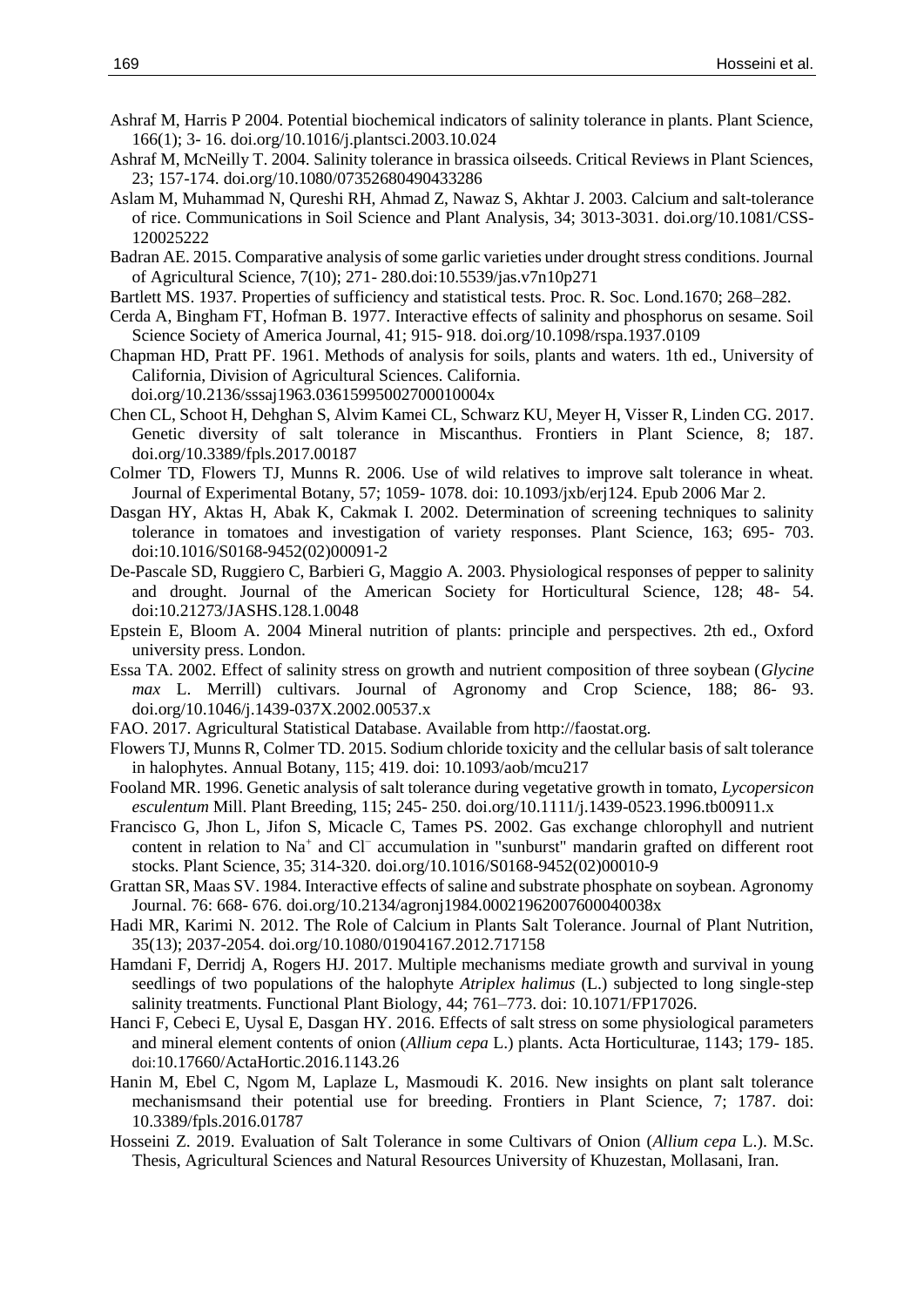- Husain S, Caemmerer S, Munns R. 2004. Control of salt transport from roots to shoots of wheat in saline soil. Functional Plant Biology, 31; 1115-1126. doi: 10.1071/FP04078.
- Jouyban Z. 2012. The effects of salt stress on plant growth. Technical Journal of Engineering and Applied Sciences, 2; 7- 10. doi.org/10.1590/1678-4324-2020200072
- Karimi E, Abdolzadeh A, Sadeghipour HR. 2012. Increasing salt tolerance in olive, *Olea europaea* L. plants by supplemental potassium nutrition involves changes in ion accumulation and anatomical attributes. International Journal of Plant Production, 3 (4); 49- 60.
- Karimi HR, Sadeghi-Seresht E. 2018: Effects of salinity stress on growth indices, physiological parameters and element concentration in Banebaghi (*Pistacia* sp.) as rootstock for pistachio. Journal of Plant Nutrition, 41(9); 1094-1103. doi.org/10.1080/01904167.2017.1392572.
- Khodadadi M. 2002. Effect of salinity stress and seed preparation on morphological and physiological characteristics of Iranian onion cultivars. M.Sc. thesis, Tarbiat Modares University, Tehran, Iran.
- Khodadadi M, Omid-Beigi R. 2004. Effect of sodium chloride salinity on some physiological characteristics of two onion cultivars. Journal of Agricultural Science, 14(3); 25-11. doi.org/10.17660/ActaHortic.2016.1143.26
- Liu C, Zhao X, Yan J, Yuan Z, Gu M. 2019. Effects of Salt Stress on Growth, Photosynthesis, and Mineral Nutrients of 18 Pomegranate (*Punica granatum*) Cultivars. Agronomy, 10(1); 27. doi.org/10.3390/agronomy10010027.
- Loupassaki MH, Chartzoulakis KS, Digalaki NB, Androulakis II. 2002. Effects of salt stress on concentration of nitrogen, phosphorus, potassium, calcium, magnesium, and sodium in leaves, shoots, and roots of six olive cultivars. Journal of Plant Nutrition, 25 (11); 2457- 2482. doi.org/10.1081/PLN-120014707
- Malik YS, Singh K, Pandita ML. 1982. Effect of salinity on quality of bulb and chemical composition of leaves in onion (*Allium cepa* L.) varieties. Haryana Journal of Horticultural Sciences, 226-230
- Marschner, H. 1995. Saline soil in: mineral nutrition of higher plants, Academic Press, New York, 657- 680 pp.
- Martinez CA, Maestri M, Lani EG. 1996. In vitro salt tolerance and proline accumulation in Andean potato (*Solanum* spp.) differing in frost resistance. Plant Science, 116; 177–184. doi.org/10.1016/0168-9452 (96)04374-9
- Martinez V, Läuchli A. 1994. Salt-induced inhibition of phosphate uptake in plants of cotton (*Gossypium hirsutum* L.). New Phytologyst, 97; 118–122. doi.org/10.1111/j.1469- 8137.1994.tb02955.x
- Melgar JC, Benlloch M, Fernández-Escobar R. 2006. Calcium increases sodium exclusion in olive plants. Scientia Horticulturae, 109(3); 303-305. doi.org/10.1016/j.scienta.2006.04.013
- Munns R. 1993. Physiological processes limiting plant growth in saline soils: Some dogmas and hypotheses. Plant, Cell & Environment, 16: 15-24. doi.org/10.1111/j.1365-3040.1993.tb00840.x
- Munns R, Tester M. 2008. Mechanisms of salinity tolerance. Annual Revolution of Plant Biology, 59; 651- 681. doi.org/10.1146/annurev.arplant.59.032607.092911
- Munns R, James RA, Lauchli A. 2006. Approaches to increasing the salt tolerance of wheat and other cereals. Journal of Experimental Botany, 57; 1025-1043. doi: 10.1093/jxb/erj100
- Nedjimi B, Daoud Y. 2009. Ameliorative effect of CaCl<sub>2</sub> on growth, membrane permeability and nutrient uptake in *Atriplex halimus* subsp. *schweinfurthii* grown at high (NaCl) salinity. Desalination, 249; 163- 166. doi.org/10.1016/j.desal.2009.01.019
- Parida AK, Das AB. 2005. Salt tolerance and salinity effects on plants: a review. Ecotoxicology and Environmental Safety, 60; 324- 349. doi.org/10.1016/j.ecoenv.2004.06.010
- Poustini K, Siosemardeh A. 2004. Ion distribution in wheat cultivars in response to salinity stress. Field Crops Research, 85; 125- 133. doi.org/10.1016/S0378-4290(03)00157-6
- Sairam RK, Srivastava GC. 2002. Changes in antioxidant activity in sub-cellular fractions of tolerant and suceptible wheat genotypes to long term salt stress. Plant Science, 162; 897-804. doi.org/10.1016/S0168-9452(02)00037-7
- Shapiro SS, Wilks MB. 1965. An analysis of variance test for normality. Biometrika, 52; 591–611. doi.org/10.2307/2333709
- Sivritepe N, Sivritepe HO, Eris A. 2003. The effects of NaCl priming on salt tolerance in melon seedlings grown under saline conditions. Scientia Horticulturae, 97; 229- 237. doi.org/10.1016/S0304-4238(02)00198-X